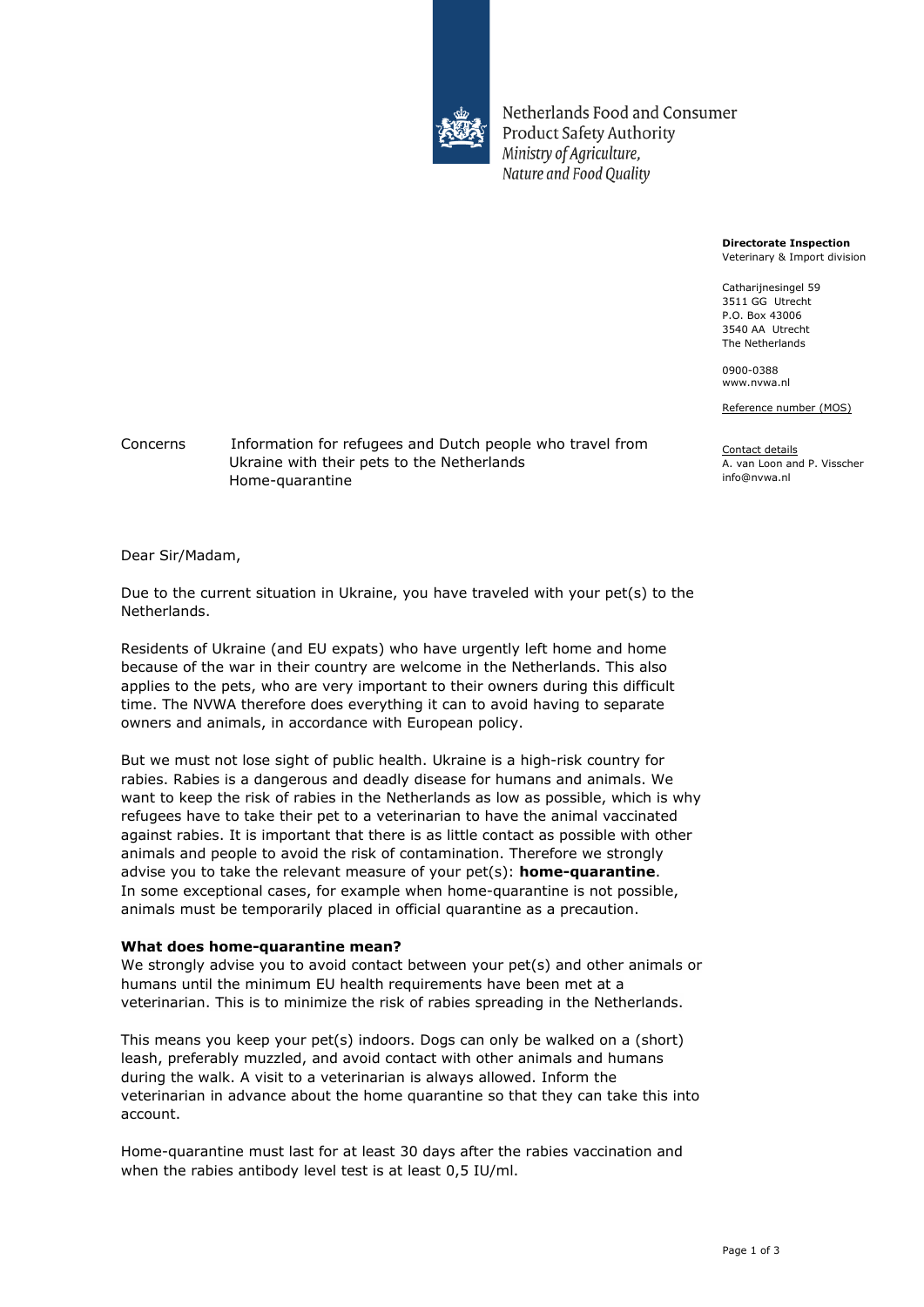## **What do we ask of you?**

You must visit a veterinarian within the Netherlands with your pet(s) as soon as possible, to make them meet the minimum EU requirements.

This means your pet(s):

- Must get microchipped in case they were not
- Must be provided with an EU pet passport with the associated registration
- Must be vaccinated against rabies
- Must have a result of the rabies antibody level test that is good, at least 0,5 IU/ml. A blood sample must be drawn at least 30 days after vaccination against rabies.
- Make sure your animal is kept in home quarantine until the result of the blood test is good. And it is also advised to limit contact with other people and animals for up to 3 months after the good result on the blood test.
- Was it impossible to visit the veterinarian after entrance in The Netherlands due to circumstances? Do this as soon as possible!

Furthermore, we advise you to:

- Have your dogs vaccinated with the regularly (cocktail)vaccins against parvo, canine distemper, HCC (Hepatitis Contagiosia Canis), leptospirosis and kennel cough.
- Deworm your pet(s) and, if necessary, have them treated against fleas
- To notify your veterinarian if you travel with your pet to a different address or country.

### **Rabies risk**

Rabies is caused by a virus. Humans and animals can become infected through a bite, scratch or lick from an infected animal. Infection is fatal in many cases. The rabid pet can, in the early stage of the disease, appear to look healthy, while it already is shedding the virus. This is called 'the incubation period'. This period is very long in case of rabies and can be months.

Every year, approximately 50,000 people worldwide die from rabies. The Netherlands is currently free from rabies and these measures will contribute to keep it that way.

### If your pet(s) show(s) symptoms which may indicate a rabies infection, you or your veterinarian must report this situation to the NVWA as soon as possible via 045- 5463188.

Symptoms which may indicate rabies are:

- Showing different behavior than usual, such as aggression, drooling and symptoms of paralysis
- Unwellness, fever (above 39 °C, puppies above 39,5 °C)
- Problems with swallowing and breathing
- At a later stage: saliva running out of the mouth

# **Questions**

If you have any more questions please contact us at 0900-0388 or through email [https://english.nvwa.nl/contact.](https://english.nvwa.nl/contact)